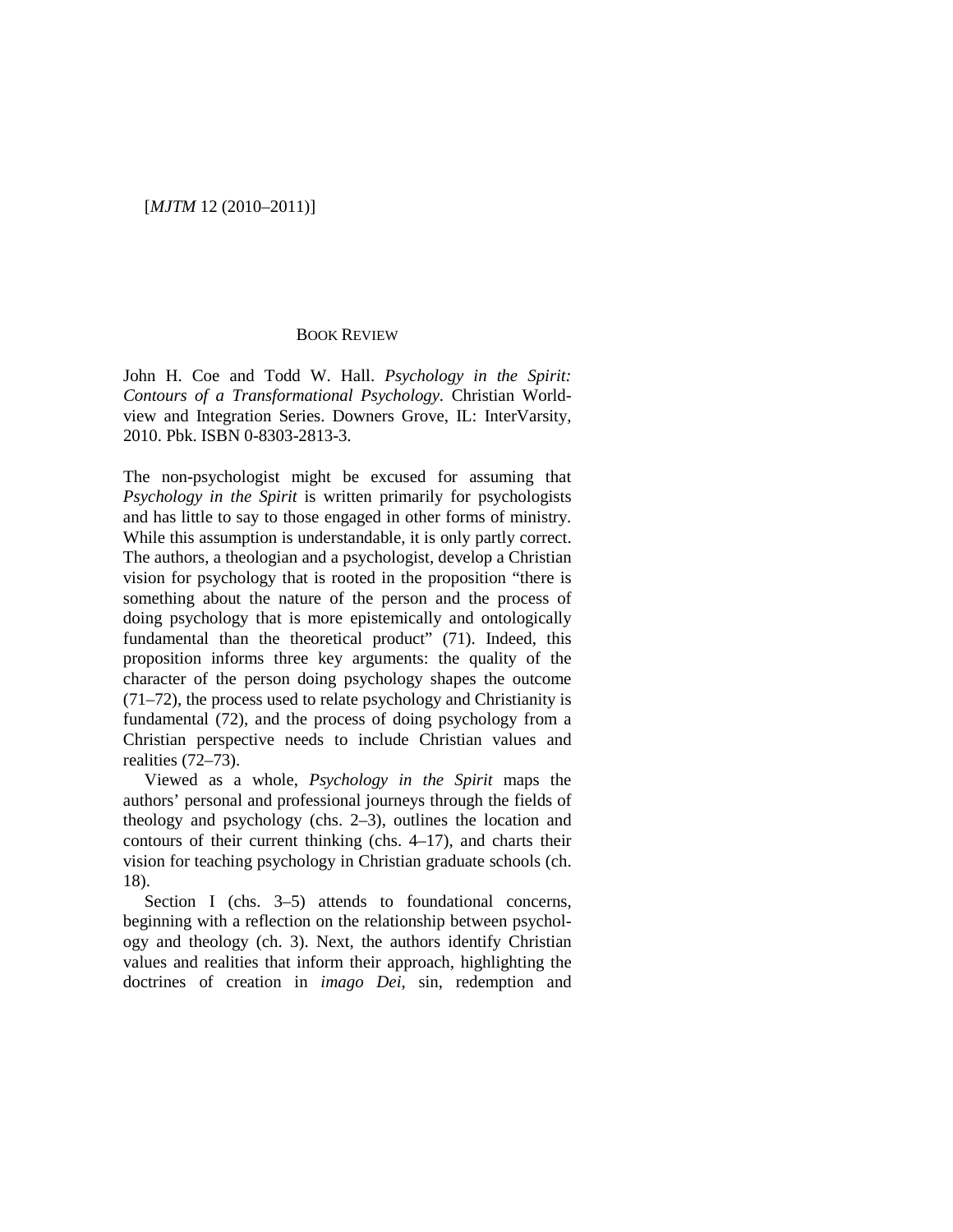## COE & HALL *Psychology in the Spirit*

transformation (ch. 4). Their understanding of the *telos* or goal of redemption, namely the transformation of the person, informs their discussion of the link between the spiritual transformation of the psychologist and the practice of psychology (pp. 84–88, and ch. 5). The authors' reflection on the person of the counselor is refreshing as well as convincing and is reminiscent of recent discussions on the role of personal formation in the seminary curriculum (see Charles R. Foster et al., *Educating Clergy: Teaching Practices and Pastoral Imagination*. San Francisco: Jossey-Bass, 2006, 100–126).

Section II explores and contrasts the epistemic assumptions and methodologies of contemporary psychology and the wisdom literature of the Old Testament. Chapter 6 provides a much needed reflection on the difficulties posed by the use of modern scientific methods to explore values, ethics, and mental objects, affirming that Scripture is a legitimate datum of science (p. 131). As a result, the authors seek to build a science of values shaped by both the biblical texts of Ecclesiastes (ch. 7) and Job (ch. 8) as well as findings derived from modern neuroscience (ch. 9). The manner in which the authors employ this combination of biblical and scientific source material illustrates how their approach differs from traditional approaches to integration. Specifically, the reader observes how a combination of biblical data and a scientific understanding of mental processes are employed in a process of theological reflection to explore and engage the topic. Through this discussion they provide compelling evidence for the model. In addition, the authors engage a key dimension of the seminary curriculum, the development of interpretive frameworks for ministry (cf. Foster et al., 70–99). As a footnote to this discussion, I have found the framework outlined in chapter 9 useful to advance clinical discussions, both with Christ-followers and non Christ-followers, that focus on values.

Section III moves the reader into the heart of the transformational model beginning with a reflection on the unique role and authority of Scripture in understanding the human person (ch. 10). Next the authors outline a Christian understanding of persons that offers fresh reflections on theological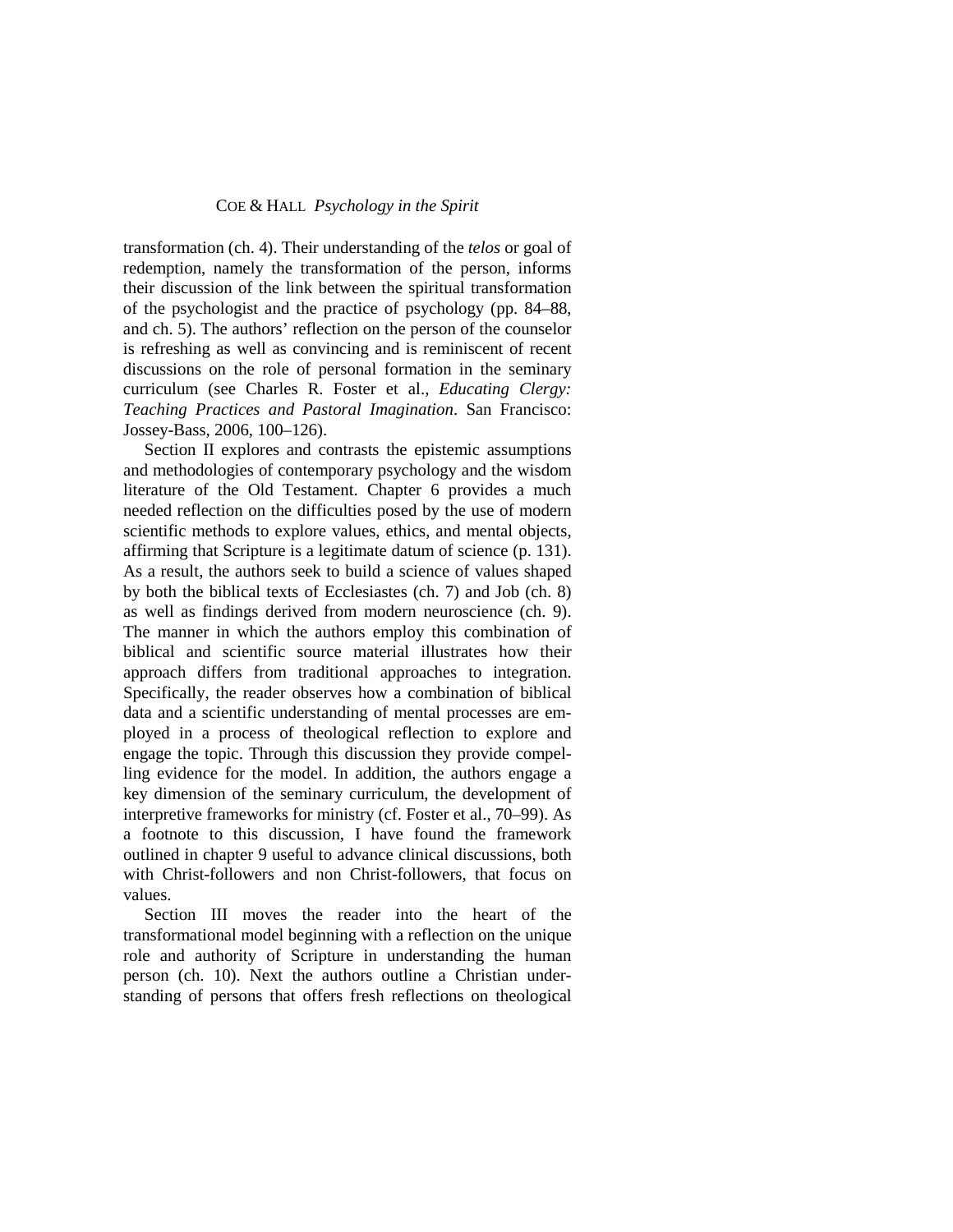### *McMaster Journal of Theology and Ministry* 12

anthropology (ch. 11), utilizes Attachment Theory to reflect on how people relate both to each other and God (ch. 12), and engages in theological reflection on the *telos* of self-awareness, namely, repentance and union with God (ch. 13). In addition, the authors' discussion of psychopathology, sin, and the demonic (ch. 14), combined with their reflections on the nature of health and wholeness (ch. 15), clearly demonstrate how a biblically informed theological anthropology shapes a Christian definition of health and psychopathology. As a whole, Section III persuasively illustrates how the process of theological reflection is fundamental to being a Christian psychologist.

Section IV (chs. 16–17) explores a third component of the seminary curriculum, that is, *praxis* (Foster et al., 156–86), delineating points of connection between the transformational model and the practice of soul care. These chapters build on and consolidate what has been said about the practical work of spiritual formation in previous chapters and map how the model may be applied in practice while leaving the reader to creatively flesh out the details. Thus, *Psychology in the Spirit* extends the discussion beyond the study and practice of psychology and into the realm of practical theology, noting both the possibilities and challenges posed by the use of Transformational Psychology to inform the work of soul care and spiritual direction.

Finally, the authors discuss the implications of their approach for curriculum design in Christian universities and seminaries (Section V, ch. 18). While the discussion is basically an agenda for training Christian psychologists, their comments and vision raise important considerations for those who train pastors, chaplains, and pastoral counselors.

In conclusion, the authors have effectively proven their proposition, demonstrating that Christian beliefs have a valid place in academic discussions concerning personhood, human nature, psychopathology, and psycho-social well-being. Indeed, the authors present a model for doing psychology that is rooted in Scripture and a biblical-theological understanding of the nature of the human person. Thus, *Psychology in the Spirit* is an important extension of the conversation on the integration of psychology and theology and is a welcome addition to the